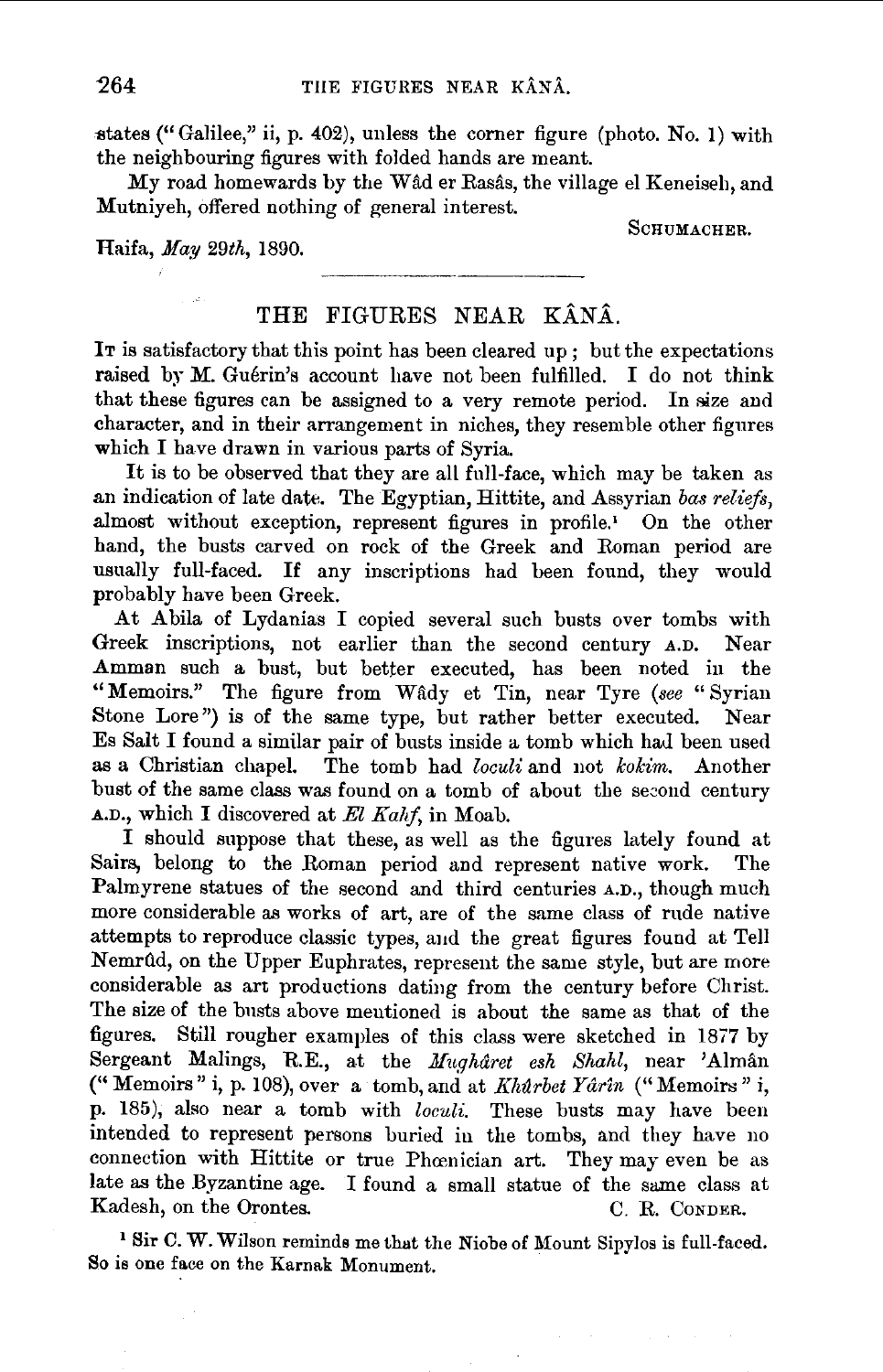

AN ASSYRIAN TABLET FROM JERUSALEM.

I SEND herewith a "squeeze" of an Assyrian inscription, with a translation

of it, which has been kindly made for me by Mr. *E.* Wallis Budge, of the British Museum .